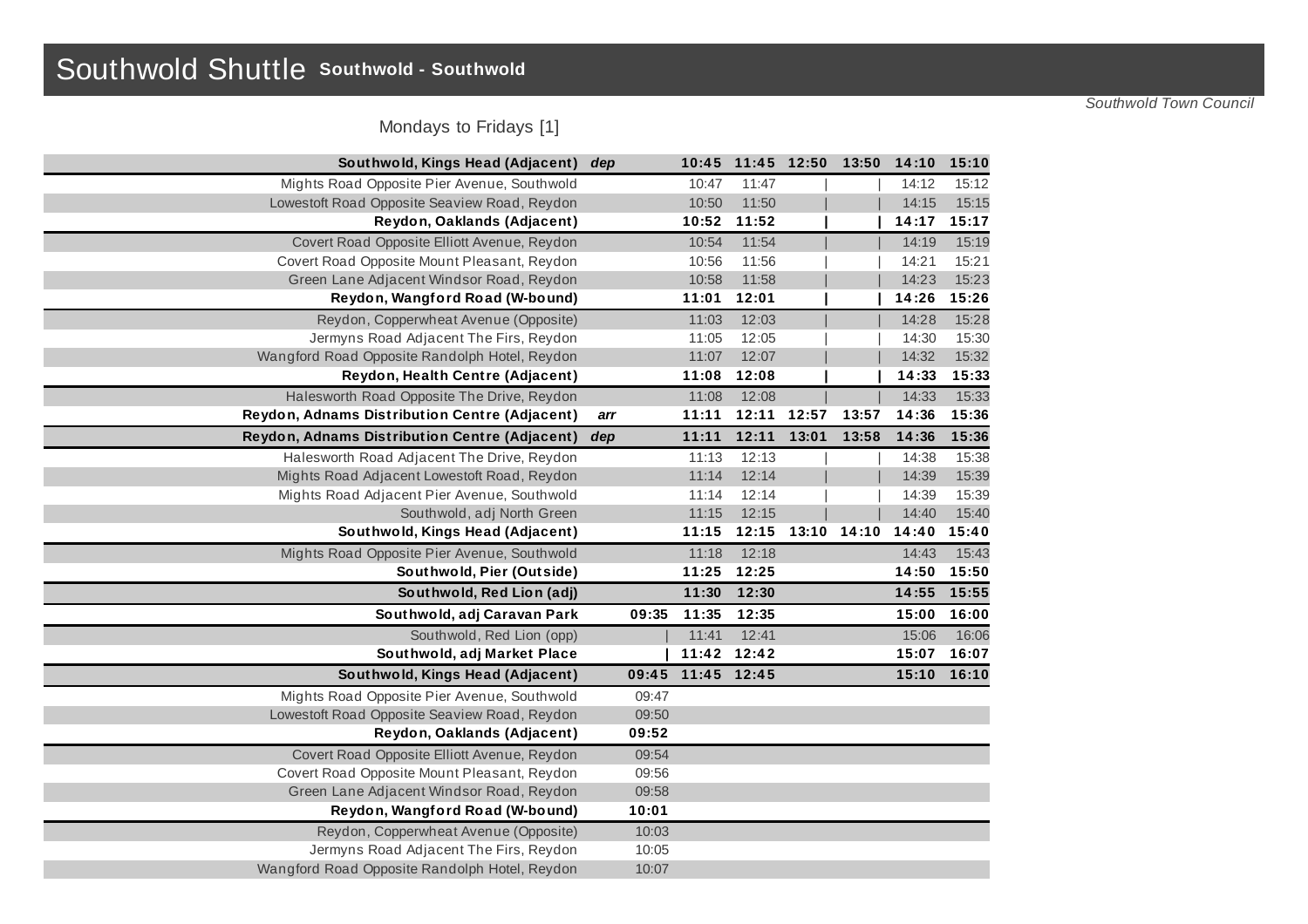| Reydon, Health Centre (Adjacent)              | 10:08     |  |
|-----------------------------------------------|-----------|--|
| Halesworth Road Opposite The Drive, Reydon    | 10:08     |  |
| Reydon, Adnams Distribution Centre (Adjacent) | 10:11     |  |
| Halesworth Road Adjacent The Drive, Reydon    | 10:13     |  |
| Mights Road Adjacent Lowestoft Road, Reydon   | 10:14     |  |
| Mights Road Adjacent Pier Avenue, Southwold   | 10:14     |  |
| Southwold, adj North Green                    | 10:15     |  |
| Southwold, Kings Head (Adjacent)              | 10:15     |  |
| Mights Road Opposite Pier Avenue, Southwold   | 10:18     |  |
| Southwold, Pier (Outside)                     | 10:25     |  |
| Southwold, Red Lion (adj)                     | 10:30     |  |
| Southwold, adj Caravan Park                   | 10:35     |  |
| Southwold, Red Lion (opp)                     | 10:41     |  |
| Southwold, adj Market Place                   | 10:42     |  |
| Southwold, Kings Head (Adjacent)              | arr 10:45 |  |

*[1] Doesn't run on Tuesday (Tue 14-Nov-2017)*

Compiled from data for the period Tue 14-Nov-2017 to Mon 20-Nov-2017. Times not in bold are estimated by using the distance between the stops.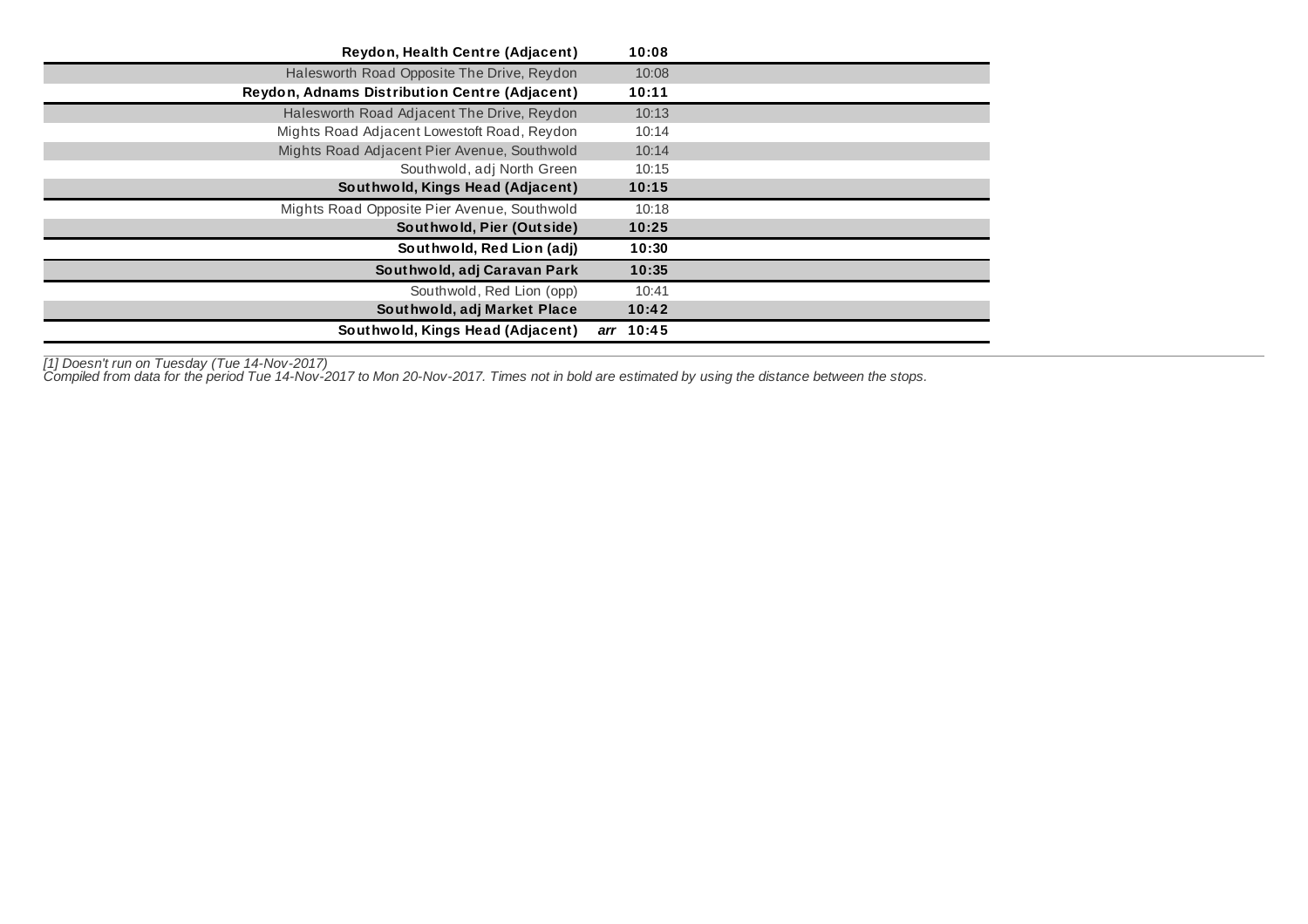## Southwold Shuttle **Southwold - Southwold**

*Southwold Town Council*

## Saturdays

| Southwold, Kings Head (Adjacent)              | dep   |       | 10:45 11:45 12:50 |       | 13:50 |
|-----------------------------------------------|-------|-------|-------------------|-------|-------|
| Mights Road Opposite Pier Avenue, Southwold   |       | 10:47 | 11:47             |       |       |
| Lowestoft Road Opposite Seaview Road, Reydon  |       | 10:50 | 11:50             |       |       |
| Reydon, Oaklands (Adjacent)                   |       | 10:52 | 11:52             |       |       |
| Covert Road Opposite Elliott Avenue, Reydon   |       | 10:54 | 11:54             |       |       |
| Covert Road Opposite Mount Pleasant, Reydon   |       | 10:56 | 11:56             |       |       |
| Green Lane Adjacent Windsor Road, Reydon      |       | 10:58 | 11:58             |       |       |
| Reydon, Wangford Road (W-bound)               |       | 11:01 | 12:01             |       |       |
| Reydon, Copperwheat Avenue (Opposite)         |       | 11:03 | 12:03             |       |       |
| Jermyns Road Adjacent The Firs, Reydon        |       | 11:05 | 12:05             |       |       |
| Wangford Road Opposite Randolph Hotel, Reydon |       | 11:07 | 12:07             |       |       |
| Reydon, Health Centre (Adjacent)              |       | 11:08 | 12:08             |       |       |
| Halesworth Road Opposite The Drive, Reydon    |       | 11:08 | 12:08             |       |       |
| Reydon, Adnams Distribution Centre (Adjacent) | arr   | 11:11 | 12:11             | 12:57 | 13:57 |
| Reydon, Adnams Distribution Centre (Adjacent) | dep   | 11:11 | 12:11             | 13:01 | 13:58 |
| Halesworth Road Adjacent The Drive, Reydon    |       | 11:13 | 12:13             |       |       |
| Mights Road Adjacent Lowestoft Road, Reydon   |       | 11:14 | 12:14             |       |       |
| Mights Road Adjacent Pier Avenue, Southwold   |       | 11:14 | 12:14             |       |       |
| Southwold, adj North Green                    |       | 11:15 | 12:15             |       |       |
| Southwold, Kings Head (Adjacent)              |       | 11:15 | 12:15             | 13:10 | 14:10 |
| Mights Road Opposite Pier Avenue, Southwold   |       | 11:18 | 12:18             |       |       |
| Southwold, Pier (Outside)                     |       | 11:25 | 12:25             |       |       |
| Southwold, Red Lion (adj)                     |       | 11:30 | 12:30             |       |       |
| Southwold, adj Caravan Park                   | 09:35 | 11:35 | 12:35             |       |       |
| Southwold, Red Lion (opp)                     |       | 11:41 | 12:41             |       |       |
| Southwold, adj Market Place                   |       |       | 11:42 12:42       |       |       |
| Southwold, Kings Head (Adjacent)              | 09:45 | 11:45 | 12:45             |       |       |
| Mights Road Opposite Pier Avenue, Southwold   | 09:47 |       |                   |       |       |
| Lowestoft Road Opposite Seaview Road, Reydon  | 09:50 |       |                   |       |       |
| Reydon, Oaklands (Adjacent)                   | 09:52 |       |                   |       |       |
| Covert Road Opposite Elliott Avenue, Reydon   | 09:54 |       |                   |       |       |
| Covert Road Opposite Mount Pleasant, Reydon   | 09:56 |       |                   |       |       |
| Green Lane Adjacent Windsor Road, Reydon      | 09:58 |       |                   |       |       |
| Reydon, Wangford Road (W-bound)               | 10:01 |       |                   |       |       |
| Reydon, Copperwheat Avenue (Opposite)         | 10:03 |       |                   |       |       |
| Jermyns Road Adjacent The Firs, Reydon        | 10:05 |       |                   |       |       |
| Wangford Road Opposite Randolph Hotel, Reydon | 10:07 |       |                   |       |       |